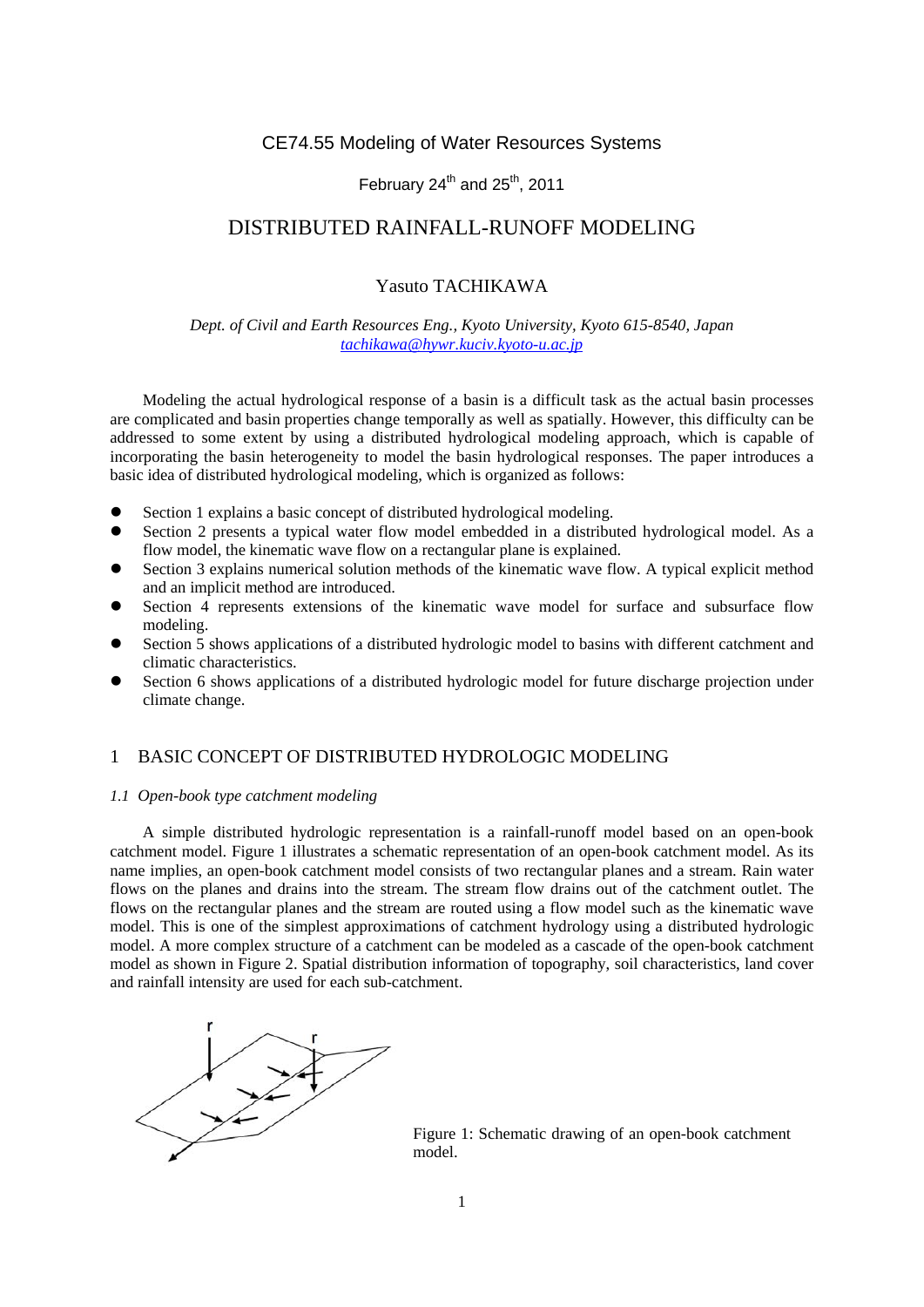

Figure 2: Cascade of the open-book catchment models.

#### *1.2 Catchment modeling using Digital Elevation Models*

Digital elevation models are now available at any catchments with a high spatial resolution enough to describe local catchment topography. For example, HydroSHED (Hydrological data and maps based on SHuttle Elevation Derivatives at multiple Scales, http://hydrosheds.cr.usgs.gov/index.php) provides hydrographic information for regional and global-scale, which includes digital elevations, drainage directions, and flow accumulation with the spatial resolutions of 3 arc-second (about 100m), 15 arc-second (about 500m) and 30 arc-second (about 1km). Figure 3 is an example of flow direction information derived from a grid-based DEM using the eight-direction method. After deriving the flow direction information, it is easy to define a rectangular plane formed by two adjacent grid points as shown in Figure 4. Catchment topography is represented by a set of slope units. For each slope unit, its area, length and gradient used for a flow model are easily calculated. A flow model such as the kinematic wave model is applied to all slope units and runoff is routed according to the flow direction information.



Figure 3: Flow direction information using a DEM at the Maruyama Basin in Japan.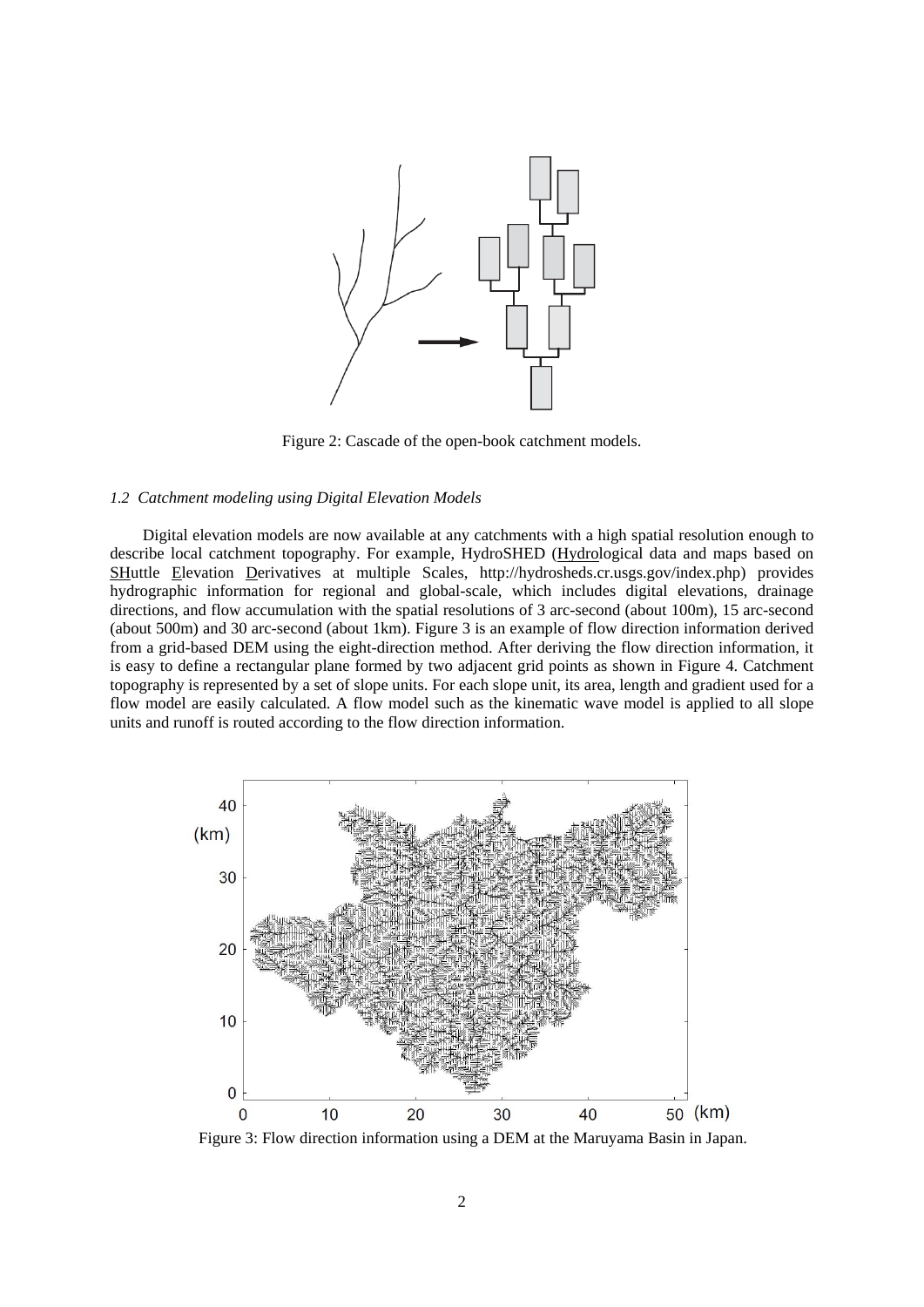

Figure 4: Schematic drawing of a catchment modelling using a DEM, which is a set of slope units connected according to the flow direction.

## 2 KINEMATIC WAVE MODEL

The kinematic wave model was originally developed for river routing. Then, it was applied to catchment rainfall-runoff modeling.

#### *2.1 Basic theory*

The basic form of the kinematic wave flow equation is:

$$
\frac{\partial A}{\partial t} + \frac{\partial Q}{\partial x} = q_L(x, t) \tag{1}
$$

$$
Q = \alpha A^m \tag{2}
$$

where  $A(x, t)$  is the flow cross-sectional area,  $Q(x, t)$  is the flow discharge,  $q_L(x, t)$  is the lateral inflow per unit length and  $\alpha$  and *m* are constants. Eq. (1) is the continuity equation and is derived from the principle of mass conservation within a control volume. Eq. (2) is derived from Manning's or Chezy's laws which are flow resistance laws of open channel uniform flow. Manning's law is described as:

$$
v = \frac{1}{n} I^{1/2} R^{2/3}
$$
 (3)

in which *v* is the average flow velocity, *n* is the Manning's roughness coefficient, *R* is the hydraulic radius, and *I* is the friction slope. By assuming that *R* is expressed as  $z_1A^{z^2}$  ( $z_1$  and  $z_2$  are constants), we can easily obtain the expression of Eq. (2).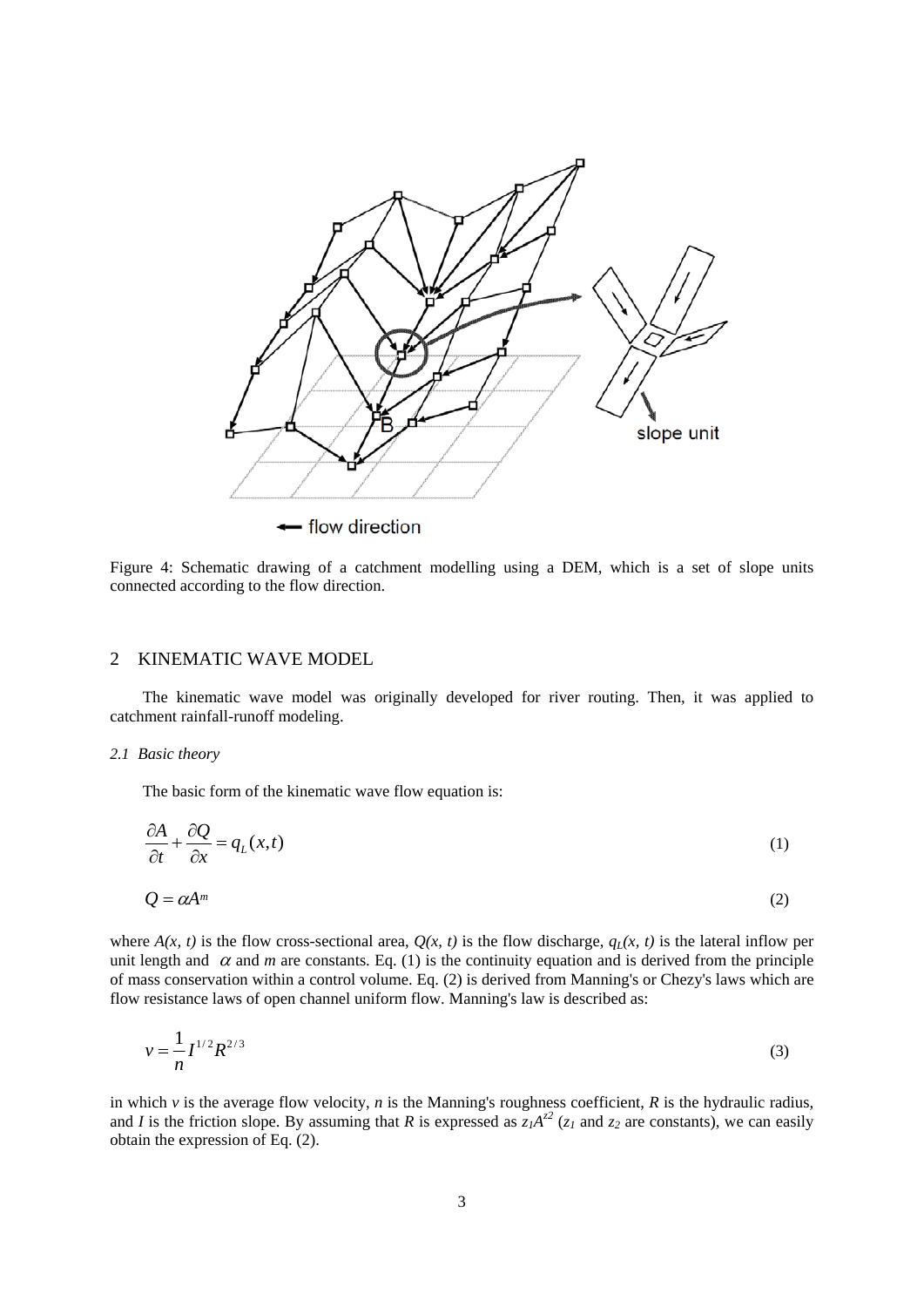

Figure 5: Shallow water flow on a rectangular plane.

#### *2.2 Kinematic wave model for shallow surface flow on a rectangular plane*

A catchment is often modeled as a rectangular plane or a set of rectangular planes as shown in Figure 2 and 4. The rainfall-runoff on a rectangle slope is modeled as a shallow water flow as shown in Figure 5. The hydraulic radius of shallow water flow can be approximated by the water depth *h*. Then, Eq. (3) is written as:

$$
v = -\frac{1}{n} I^{1/2} h^{2/3}
$$
 (4)

Then, discharge per unit width *q* is expressed as:

$$
q = v h = \frac{1}{n} I^{1/2} h^{5/3} = \alpha h^m
$$
\n(5)

in which  $\alpha = \sqrt{I/n}$ ,  $m = 5/3$ . The value of *I* is usually approximated as the slope gradient of the rectangular plane, and the value of *n* is calibrated from observation or determined empirically. Eq. (5) is the momentum equation of the kinematic wave model on shallow water flow on a rectangular plane. The continuity equation becomes:

$$
\frac{\partial h}{\partial t} + \frac{\partial q}{\partial x} = r = q_L / B \tag{6}
$$

by dividing both sides of Eq. (1) with the width of a rectangular plane *B*, where *r* is rainfall intensity. Eqs. (5) and (6) are the basic equations of the kinematic wave model for shallow surface flow on a rectangular plane.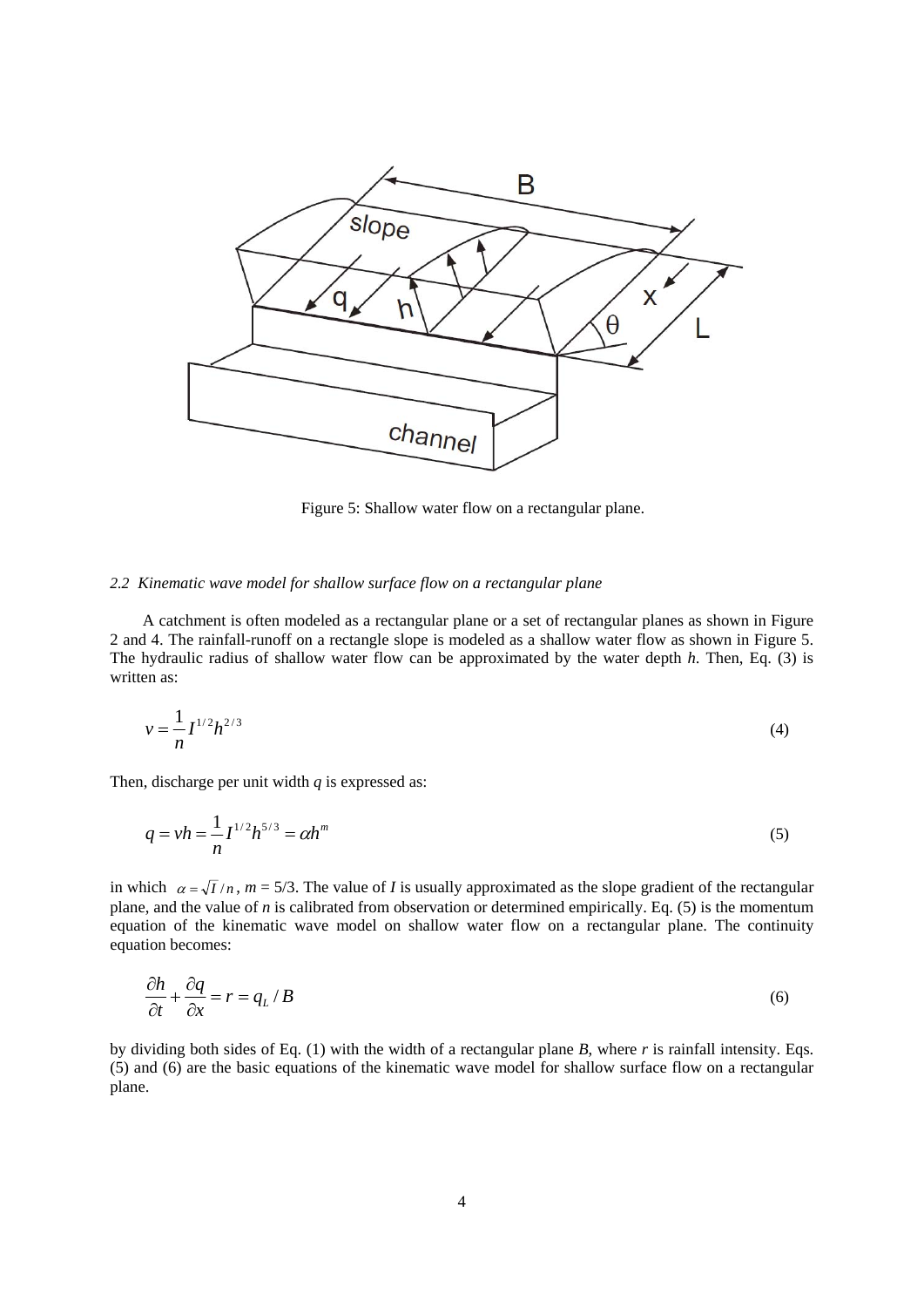### 3 NUMERICAL SOLUTIONS OF KINEMATIC WAVE MODEL

The combination of Eqs. (5) and (6) derives a nonlinear first-order partial differential equation which describes the change of *q* and *h* in time and space. This equation can be solved by using numerical methods. Several methods are available, for example, the finite difference method, the finite element method, and the finite volume method. Here, the finite difference methods are introduced to solve the equation.

Finite difference methods are classified into two types, explicit and implicit methods. Explicit methods evaluate all spatial derivatives in a partial differential equation at the time level where the solution is known. Implicit methods evaluate all spatial derivatives at the time level where the solution is unknown. Generally, implicit methods are more complex than explicit methods; however the former is better in numerical stability to the latter.

#### *3.1 Explicit method (The Lax-Wendroff scheme)*

The Lax-Wendroff scheme is a typical explicit method to solve the kinematic wave flow numerically. Figure 6 shows the process to obtain the unknown variables defined at the grid points on discretized *x*-*t* plane. The subscripts *i* and *j* denote incremented time and space levels, respectively. This scheme calculates  $h_j^{i+1}$  from  $h_{j-1}^{i}$ ,  $h_j^{i}$ , and  $h_{j+1}^{i}$  as stated below.

Expanding  $h(x, t + \Delta t)$  using the Taylor's series up to the second order, we can obtain:

$$
h(x, t + \Delta t) \simeq h(x, t) + \Delta t \frac{\partial h}{\partial t} + \frac{(\Delta t)^2}{2} \frac{\partial^2 h}{\partial t^2}
$$
\n<sup>(7)</sup>

where  $\Delta t$  is the time step size. Eq. (6) can be rewritten as:

$$
\frac{\partial h}{\partial t} = r - \frac{\partial q}{\partial x} \tag{8}
$$

Using Eq. (8),  $\frac{\partial^2 h}{\partial t^2}$  can also be rewritten as:

$$
\frac{\partial^2 h}{\partial t^2} = \frac{\partial}{\partial t} \left( \frac{\partial h}{\partial t} \right)
$$
  
\n
$$
= \frac{\partial}{\partial t} \left( r - \frac{\partial q}{\partial x} \right)
$$
  
\n
$$
= \frac{\partial r}{\partial t} - \frac{\partial}{\partial x} \left( \frac{\partial h}{\partial t} \frac{dq}{dh} \right)
$$
  
\n
$$
= \frac{\partial r}{\partial t} - \frac{\partial}{\partial x} \left\{ \left( r - \frac{\partial q}{\partial x} \right) \frac{dq}{dh} \right\}
$$
  
\n(9)

The right hand side of Eqs. (8) and (9) do not have derivatives of *q* and *h* with respect to time. We replace all derivatives in these expressions by difference operators as:

$$
\frac{\partial h}{\partial t} \simeq r_j^i - \frac{q_{j+1}^i - q_{j-1}^i}{2\Delta x} \tag{10}
$$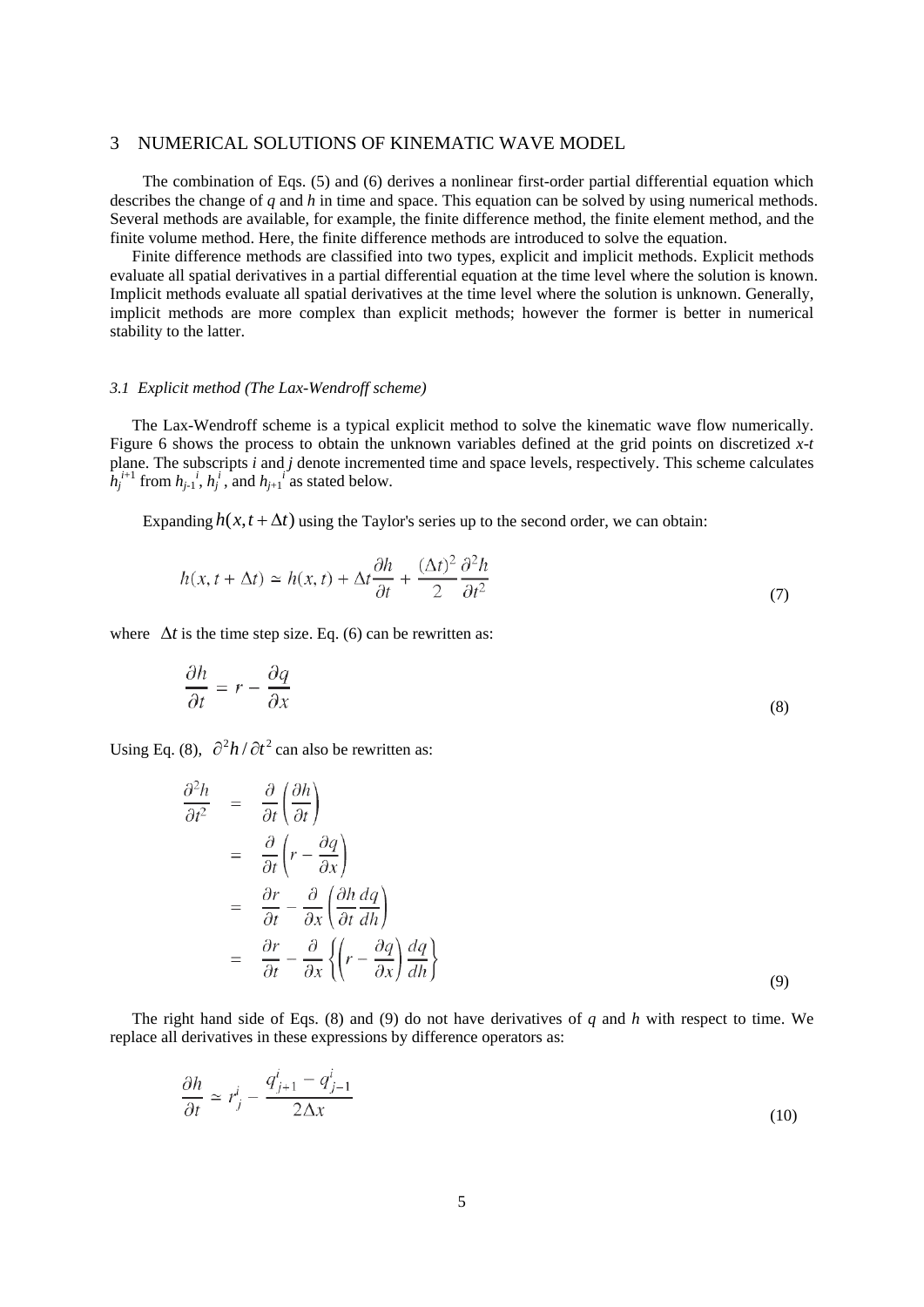

Figure 6: Schematic drawing of the Lax-Wendroff scheme on discretization of *x*-*t* plane.

$$
\frac{\partial^2 h}{\partial t^2} \simeq \frac{r_j^{i+1} - r_j^i}{\Delta t} - \frac{1}{\Delta x} \left\{ \left( r_{j+1/2}^i - \frac{q_{j+1}^i - q_j^i}{\Delta x} \right) \times f' \left( \frac{h_{j+1}^i + h_j^i}{2} \right) - \left( r_{j-1/2}^i - \frac{q_j^i - q_{j-1}^i}{\Delta x} \right) \times f' \left( \frac{h_j^i + h_{j-1}^i}{2} \right) \right\}
$$
\n(11)

where  $\Delta x$  is the distance between two adjacent grid points,  $\Delta t$  is the time step size and  $f' = dq/dh$ . Let the right hand side of Eq. (10) be  $H_1$  and that of Eq. (11) be  $H_2$ , then we obtain:

$$
h_j^{i+1} = h_j^i + \Delta t H_1 + \frac{(\Delta t)^2}{2} H_2
$$
\n(12)

This equation means  $h_j^{i+1}$  (and also  $q_j^{i+1}$ ) can be calculated from  $h_{j-1}^i$ ,  $h_j^i$ , and  $h_{j+1}^i$  as shown in Figure 6. For *j*=*n*, the following backward difference approximation:

$$
h_n^{i+1} = h_n^i + \Delta t \left( r_n^i - \frac{q_n^i - q_{n-1}^i}{\Delta x} \right)
$$
\n(13)

is used. When the upper boundary condition  $h_0^i$ , or  $q_0^i$  ( $i = 0, 1, ...$ ), and the initial conditions  $h_j^i$  or  $q_j^i$ , ( $j =$ 0, 1, ..., *n*) are given,  $h_j^{i+1}$  can be calculated sequentially.

### *3.2 Implicit method (The four point implicit scheme)*

The celerity of the kinematic wave is determined as:

$$
c = \frac{dq}{dh} = f'(h) \tag{14}
$$

By using Eq. (14), the continuity equation (6) can be rewritten as:

$$
\frac{\partial q}{\partial t} + c \left( \frac{\partial q}{\partial x} - r \right) = 0 \tag{15}
$$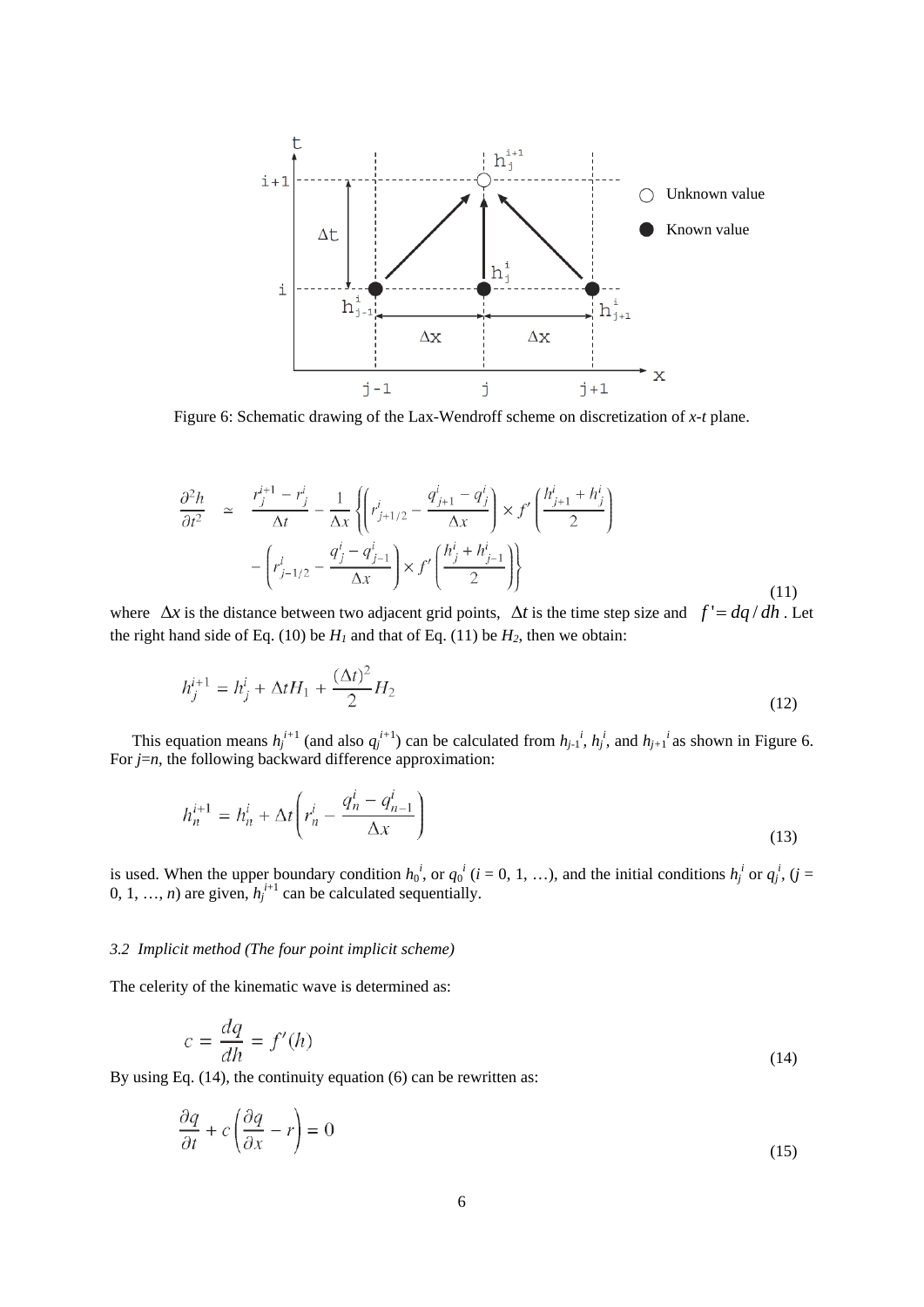

Using the discretized  $x$ -*t* plane shown in Figure 7, each term of Eq. (15) can be written as:

$$
\frac{\partial q}{\partial t} \simeq (1 - \lambda) \frac{q_j^{i+1} - q_j^i}{\Delta t} + \lambda \frac{q_{j+1}^{i+1} - q_{j+1}^i}{\Delta t}
$$
\n
$$
\frac{\partial q}{\partial x} \simeq (1 - \theta) \frac{q_{j+1}^i - q_j^i}{\Delta x} + \theta \frac{q_{j+1}^{i+1} - q_j^{i+1}}{\Delta x}
$$
\n
$$
c \simeq c_* = f' \left( (1 - \theta) \{\lambda h_{j+1}^i + (1 - \lambda) h_j^i\} + \theta \{\lambda h_{j+1}^{i+1} + (1 - \lambda) h_j^{i+1}\} \right)
$$
\n
$$
r \simeq \bar{r} = \frac{1}{4} (r_j^i + r_{j+1}^i + r_j^{i+1} + r_{j+1}^{i+1})
$$
\n(17)

in which  $\Delta x$  is the distance between two adjacent grid points,  $\Delta t$  is the time step size,  $\theta$  is the time weighting parameter, and  $\lambda$  is the space weighting parameter. The default value of  $\theta$  is 0.6 and  $\lambda$  is 0.5.

In Eq. (16), the unknown variable is  $q_{j+1}^{i+1}$ + +  $q_{j+1}^{i+1}$ . Collecting unknown terms to the left hand side of the equation, we obtain:

$$
q_{j+1}^{i+1} = \frac{\frac{\lambda}{\Delta t} q_{j+1}^i - \frac{1-\lambda}{\Delta t} (q_j^{i+1} - q_j^i) + c_* \left\{ \frac{\theta}{\Delta x} q_j^{i+1} - \frac{1-\theta}{\Delta x} (q_{j+1}^i - q_j^i) + \bar{r} \right\}}{\frac{\lambda}{\Delta t} + c_* \frac{\theta}{\Delta x}}
$$
(18)

Eq. (18) is a nonlinear equation of  $q_{j+1}^{i+1}$ + +  $q_{j+1}^{i+1}$  because  $c^*$  is dependent on the value of  $q_{j+1}^{i+1}$ + +  $q_{j+1}^{i+1}$ . To solve the equation, an iterative method is used as follows:

step 1: Let the initial estimate of  $\hat{q}_{j+1}^{i+1}$  $\hat{q}^{i+1}_{j+1}$  be  $0.5(q^i_{j+1} + q^{i+1}_j)$ .

- step 2: Obtain  $\hat{h}^{i+1}_{j+1}$  corresponding to  $\hat{q}^{i+1}_{j+1}$  $\hat{q}^{i+1}_{j+1}$ .
- step 3: Calculate *c\** using Eq. (17).
- step 4: Calculate an estimate of  $q_{j+1}^{i+1}$ + +  $q_{j+1}^{i+1}$  using Eq. (18).
- step 5: If  $|q_{j+1}^{i+1} \hat{q}_{j+1}^{i+1}| < \varepsilon$ + + 1 1  $\hat{\bar{q}}^i_{\ j}$  $q_{j+1}^{i+1} - \hat{q}_{j+1}^{i+1}$  <  $\varepsilon$  ( $\varepsilon$  is a tolerance level),  $q_{j+1}^{i+1}$ + +  $q^{i+1}_{j+1}$  is obtained. Otherwise, set  $q^{i+1}_{j+1}$ + +  $q^{i+1}_{j+1}$  as a new estimated value  $\hat{q}_{j+1}^{i+1}$  $\hat{q}^{i+1}_{j+1}$  and go back to the step 2.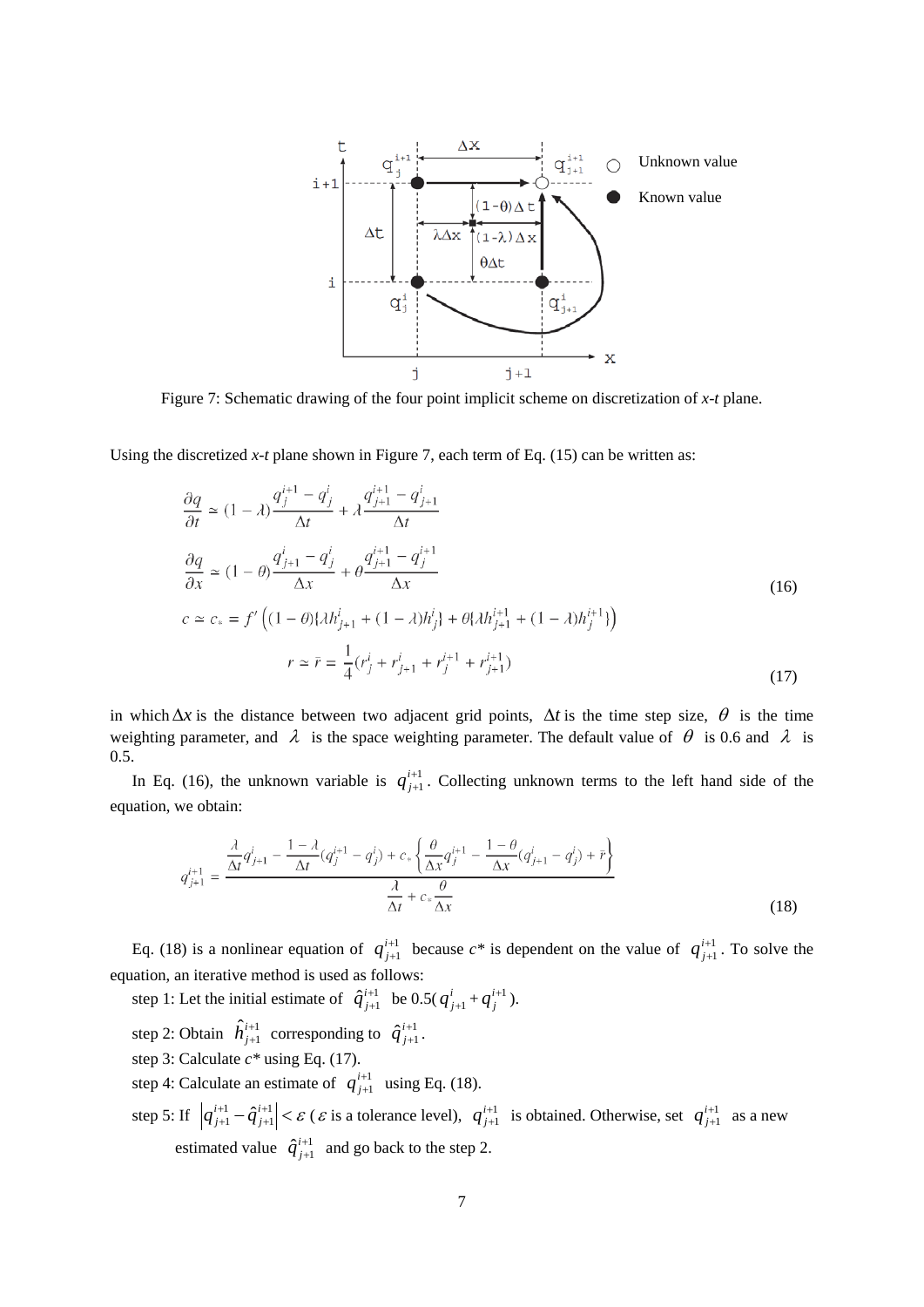#### 4 KINEMATIC WAVE MODEL FOR SUBSURFACE FLOW

Several variations of the kinematic wave model were developed to improve the prediction accuracy of rainfall-runoff from catchments. These models realize various flow mechanisms, characteristics of soil and land use and these spatial distributions within a catchment.

### *4.1 Kinematic wave model for surface-subsurface saturated flow (Takasao & Shiiba, 1988)*

The kinematic wave model described in 2.2 is applied to infiltration excess overland flow (Hortonian overland flow). To extend the discharge-depth relationship to represent saturation excess overland flow, Takasao and Shiiba (1988) developed a new discharge-depth relationship which includes both surface and subsurface flow and its interaction. They assumed that hillslope surface was covered by a soil layer with high surface infiltration capacity and permeability illustrated in Figure 8. In the figure, *D* is the depth of the soil layer, *L* is the length of the hillslope, *H* is the depth of water flow and *r* is the rainfall intensity. Let  $\gamma$ be the porosity of the soil layer and be spatially constant. Then the depth of the effective pore of the soil layer, *d*, becomes *γD*. Also, the actual water depth (water volume in height), *h*, becomes *γH* (0 < *H* < *D*) or *H-D*+γ*D* (*H > D*). Takasao and Shiiba (1988) derived the following relation between *h* and *q* from Darcy's law and Manning's law:

$$
q = \begin{cases} ah, & 0 \le h \le d \\ \alpha(h-d)^m + ah, & h \ge d \end{cases}
$$
 (19)

where  $a = k \sin \theta / \gamma$  is the velocity of water which flows in the soil layer, *k* is the hydraulic conductivity, and  $\alpha = \sqrt{\sin \theta}/n$  and  $m=5/3$ , respectively. The upper relation given in Eq. (19) is used for the case where only subsurface flow occurs and the lower relation in Eq. (19) is used for the case where saturation excess overland flow occurs.



Figure 8: Schematic drawing of surface-subsurface flow on a hillslope.

#### *4.2 Kinematic wave model for surface-subsurface saturated-unsaturated flow (Tachikawa et al., 2005)*

The kinematic wave models described in 2.2 and 4.1 are basically used to simulate flood runoff which occurs in heavy rainfall events where the gravity force is dominant as a driving force of water flow. However these discharge-stage relations cannot be used in dry conditions because the capillary force of soil particles cannot be negligible in comparison with the gravity force in such conditions. To realize long term runoff simulations from dry to humid seasons continuously, Tachikawa *et al.* (2005) further extended the discharge-stage relation to realize both high flow and low flow simulation introducing an unsaturated flow mechanism in capillary pore of hillslope soil layer.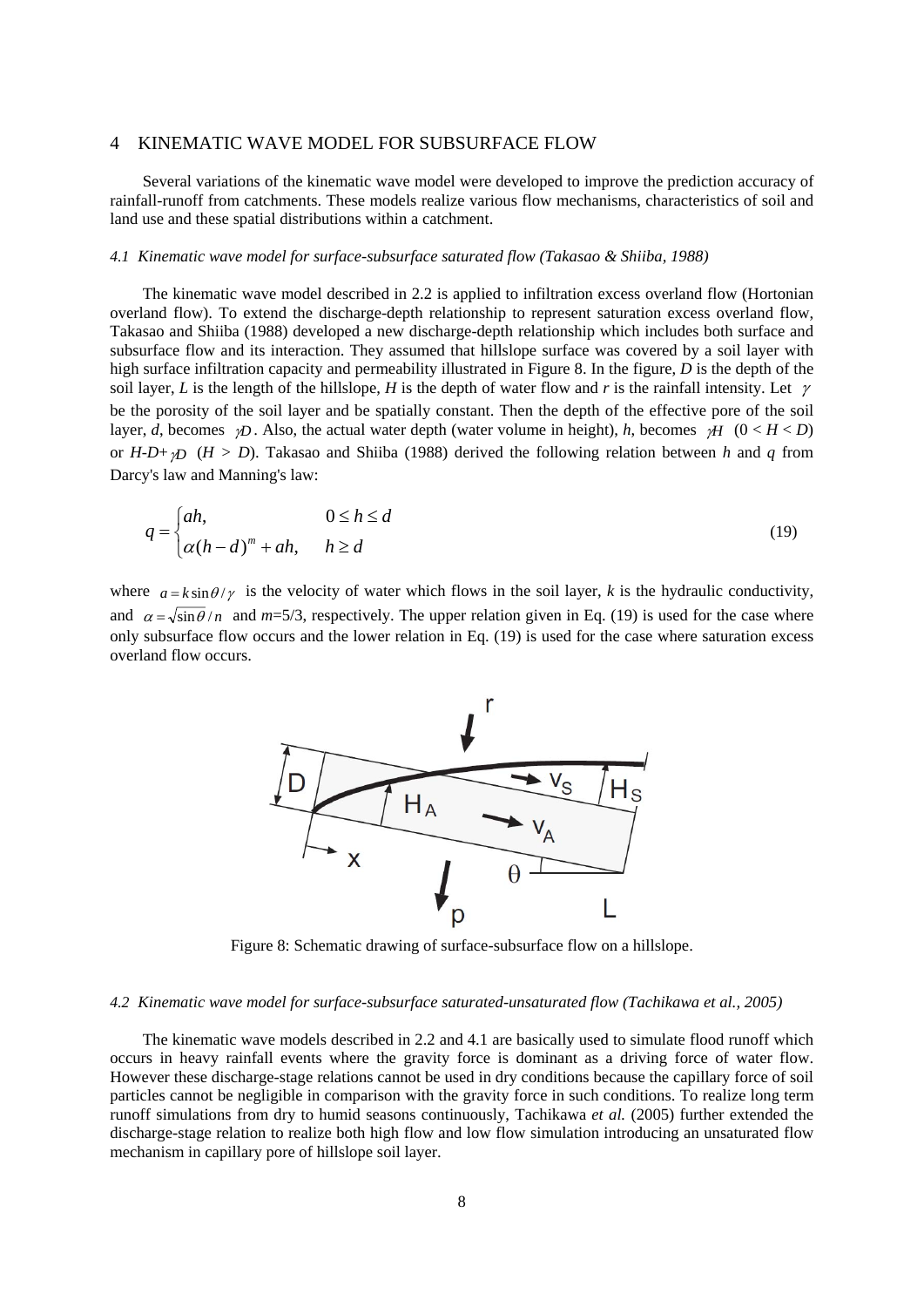

Figure 9: Schematic drawing of the discharge-depth relationship for saturated-unsaturated flow.

The discharge depth relation realizes three lateral flow mechanisms including 1) subsurface flow through capillary pore; 2) subsurface flow through non-capillary pore; and 3) surface flow on the soil layer (see Figure 9). At a slope segment, when the water depth is lower than the equivalent water depth for unsaturated flow  $(0 < h < d_m)$ , flow is simulated by Darcy law with an unsaturated hydraulic conductivity *km*. If the water depth exceeds the equivalent depth for unsaturated flow, the exceeded water flows as saturated subsurface flow that is simulated by Darcy law with saturated hydraulic conductivity  $k_a$ . Once the water depth is greater than the effective soil layer  $d_a = \gamma D$ , the water flows as surface flow, which is simulated by the Manning's equation.

These three flow processes are represented by the following single set of stage-discharge relationship Eq. (20) and the continuity equation (6) (Tachikawa *et al.*, 2005; Sayama and McDonnel, 2009):

$$
q = \begin{cases} v_m d_m (h/d_m)^{\beta}, & 0 \le h \le d_m \\ v_m d_m + v_a (h - d_m), & d_m \le h \le d_a \\ v_m d_m + v_a (h - d_m) + \alpha (h - d_a)^m, & d_a \le h \end{cases}
$$
\n
$$
v_m = k_m i, \quad v_a = k_a i, \quad k_m = k_a / \beta, \quad \alpha = \sqrt{i} / n
$$
\n
$$
c^* = \frac{\partial q}{\partial h} = \begin{cases} \beta v_m (h/d_m)^{\beta - 1}, & 0 \le h \le d_m \\ v_a, & d_m \le h \le d_a \\ v_a + m \alpha (h - d_a)^{m - 1}, & d_a \le h \end{cases}
$$
\n(21)

where *q* is discharge per unit width, *h* is water depth, *i* is the slope gradient,  $k_m$  is the saturated hydraulic conductivity of the capillary soil layer,  $k_a$  is the hydraulic conductivity of the non-capillary soil layer,  $d_m$  is the depth of the capillary soil layer,  $d_a$  represents the depths of the capillary and non-capillary soil layers,  $\beta$  is the exponent constant of unsaturated flow,  $v_m$  and  $v_a$  are the flow velocities of unsaturated and saturated subsurface flows, respectively, and *n* is the Manning's roughness coefficient which varies as a function of land use type. Model parameters in the stage-discharge relationship are  $d_m$ ,  $k_m$ ,  $d_a$ ,  $k_a$ ,  $n$ , and  $\beta$  (=  $k_a/k_m$ ). The kinematic wave celerity for each layer is formulated in Eq. (21).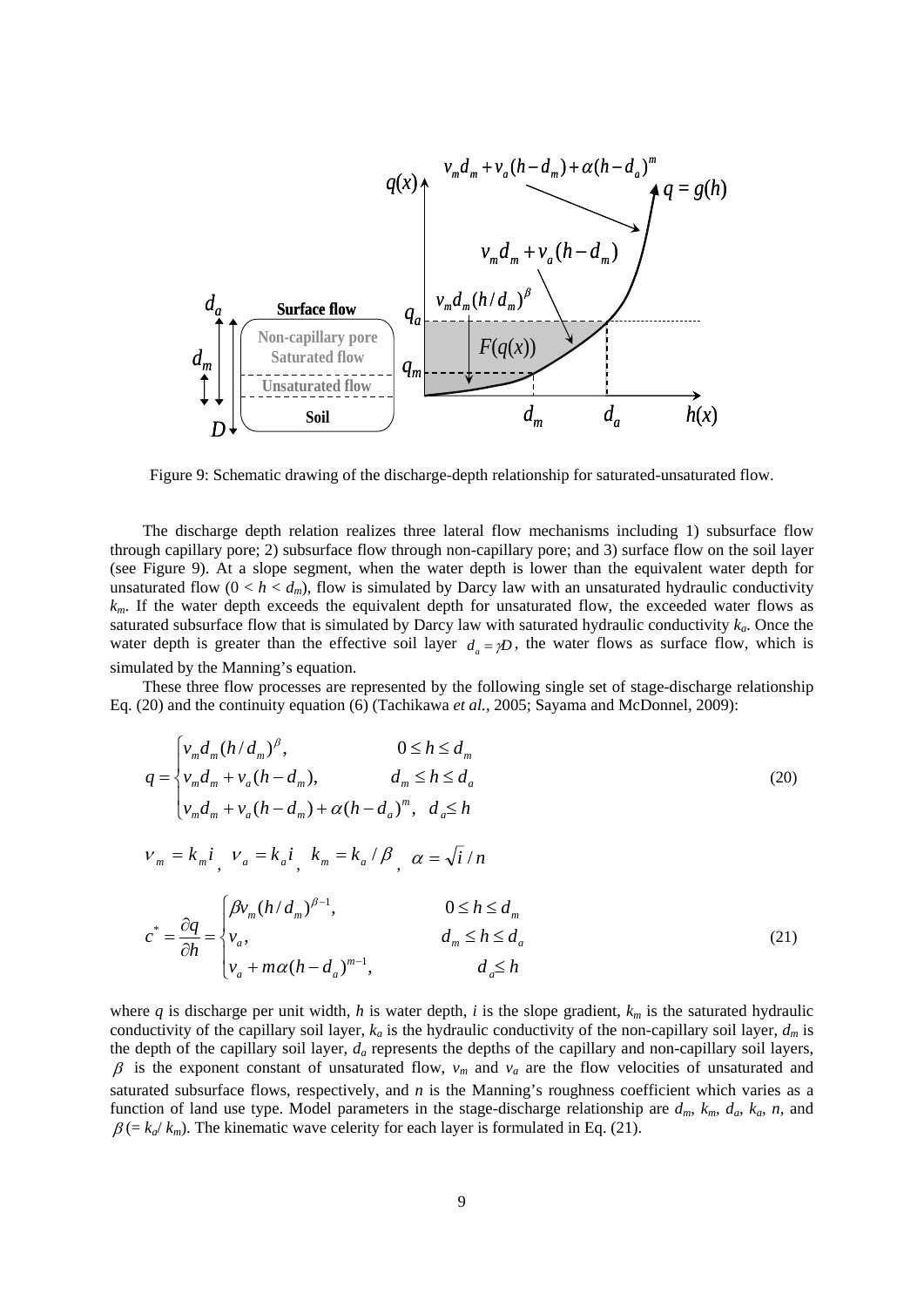# 5 APPLICATION OF DISTRIBUTED MODEL

A distributed hydrologic model using the kinematic wave flow with the discharge-depth relationship (20) is applied to basins with different catchment and climatic characteristics.



Figure 10: Study basins and slope distributions.

### *5.1 Simulation results at Maruyama basin in Japan*

The Maruyama River basin is situated in the central part of Japan and the area of the basin is about 909 km<sup>2</sup>. The catchment land use consist of 85% forest, 7 % rice, 2% buildings, 1% inland water and 5% others. The average annual rainfall of the basin is about 2,000 mm. Hourly flow data at the Fuichiba station for three flood events in 2004 and one event in 2003 are used in this study. Hourly rainfall data at ten stations within the Maruyama basin is also used. To represent the basin topography, the SRTM 90m digital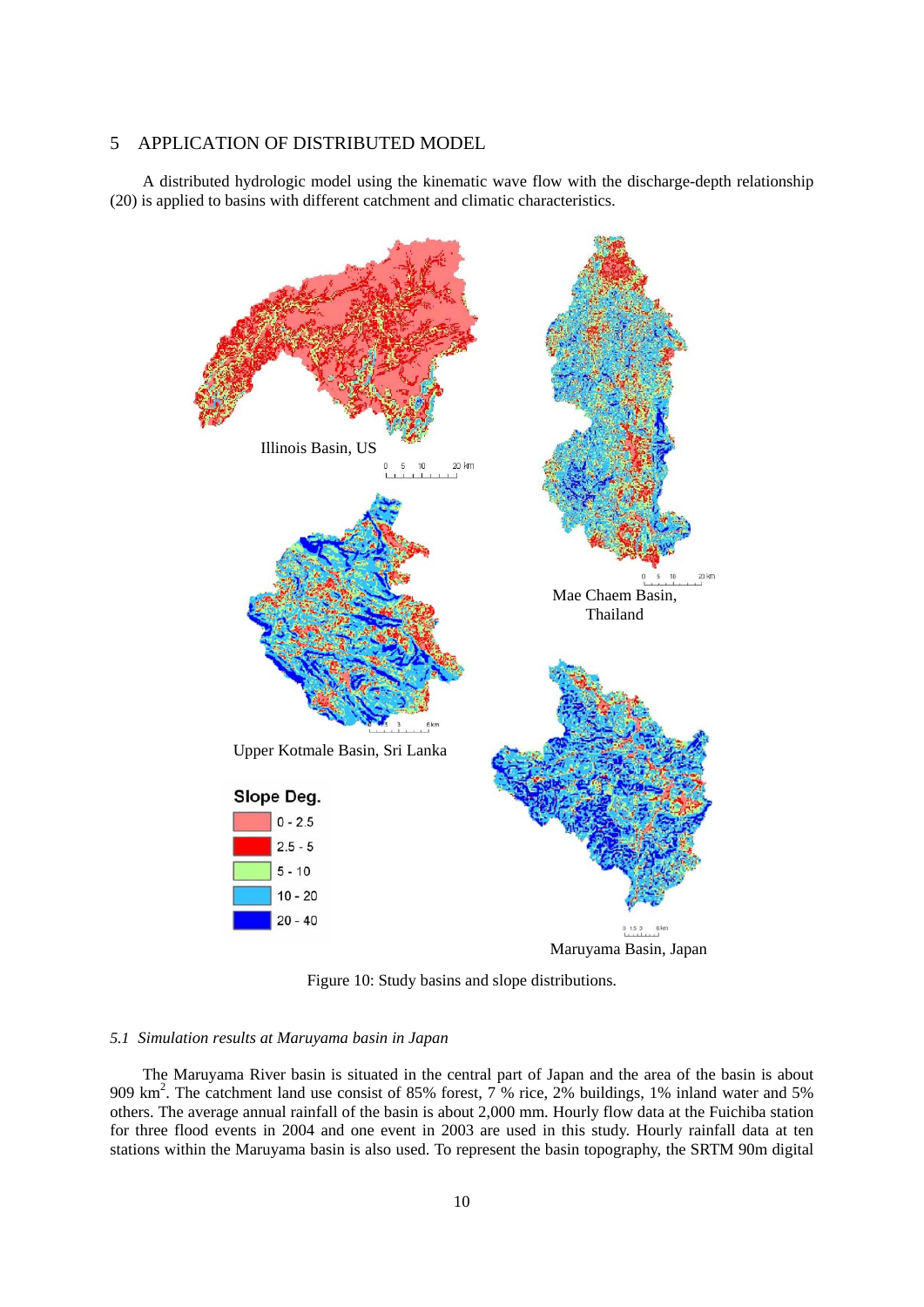elevation model (USGS 2008, http://seamless.usgs.gov/) was used. Considering the computational time taken for automatic calibration of the distributed hydrological model, the original digital elevation model (DEM) was resampled to 250m grid size. The derived slope variation of the basin is shown in Figure 10.



Figure 11: Observed and model predicted hydrographs for the Maruyama basin.

Figure 11 shows the observed and predicted flood hydrographs for the Maruyama basin for model calibration and validation. The distributed model is calibrated at the basin outlet for flood Event 1 using the SCE algorithm; then the calibrated model parameter set is used to predict the other flood events for validation. The hydrological model with the optimized parameter set for Event 1 predicted the peak flow and the time to peak of all flood events reasonably. To investigate further on these findings, the model was calibrated and validated for other three events independently. The model structure captures the governing hydrological processes in the steep and wet Maruyama basin.

### *5.2 Simulation results at the Upper Kotmale basin in Sri Lanka*

The Upper Kotmale basin of  $304 \text{ km}^2$  above the Thalawakelle station is the upper most basin of the Mahaweli River, one of the most important water resources in Sri Lanka. The terrain of the area is generally mountainous with moderate slope (Figure 10). The basin is situated in the wet zone of the country and the average annual rainfall varies from 2,200 mm to 2,600 mm. The catchment land use consists of tea 44%, forest 36%, home garden 7%, grass 5%, cash crops 5% and scrub. The main soil type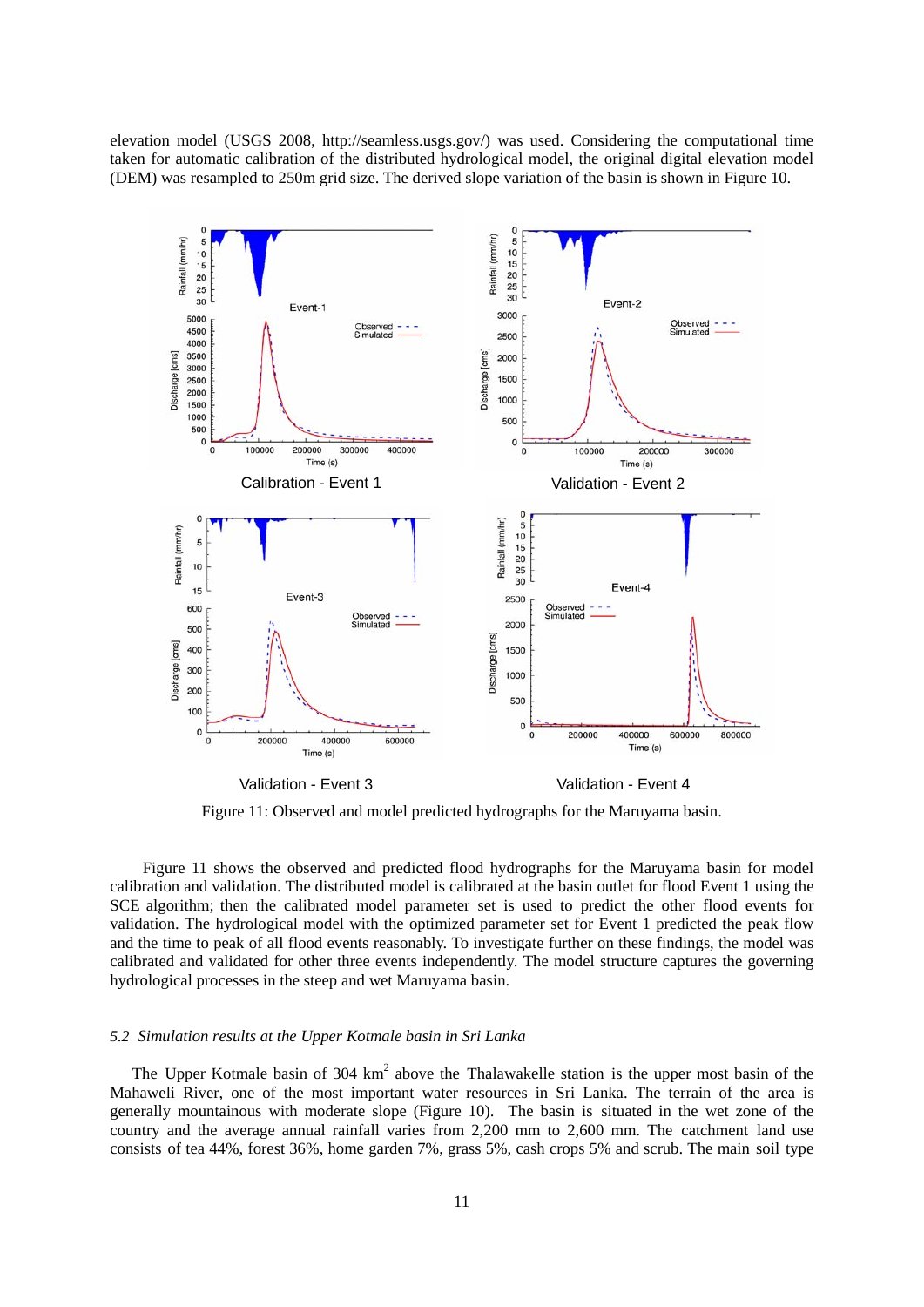of the basin is silt loam. The Upper Kotmale basin was set up as an experimental basin in Sri Lanka for PUB studies and six tipping bucket rain gauges were installed in the basin. The data collection has been carried out since 2003 and we used hourly rainfall data for the study. Hourly flow data for two flood events from April to September, 2003 at the basin outlet Talawakelle is also used. The SRTM DEM of 90m was resampled to 250m grid size to represent the basin topography in the hydrological model.



Figure 12: Observed and model predicted hydrographs of the Upper Kotmale basin.

Figure 12 shows the observed and predicted hydrographs for model calibration and validation. Two parameter sets are obtained for the basin by calibrating the model for each flood event independently using the SCE algorithm. Then the parameter set obtained for flood Event-1 was used to predict the flood Event-2 and vice-versa. The observed and predicted hydrographs for both events reasonably agreed with each other in the model calibration stage as well as in the model validation stage. The Nash coefficient value for both events in the model calibration is over 0.96 and the percentage error in the peak flow prediction is less than 4 %. Moreover, the percentage error in the flow volume is less than 10 % and also showed a high Nash coefficient value for both events in the model validation stage.

The model for the Upper Kotmale basin showed similar performances that we have experienced in Japanese basins. The identified values of the model parameters are different from Japanese basins, which would reflect the differences of land use and soil types. Wet and moderate slope basin or wet and steep slope basin tends to produce saturated subsurface flow and overland flow quickly after rainfall. The applied model structure fits to reproduce such quick response hydrological behaviors of these catchments. Only changing the model parameter values, the hydrological model reproduces hydrographs well in both calibration and validation. This suggests the model structure is transferable to these catchments.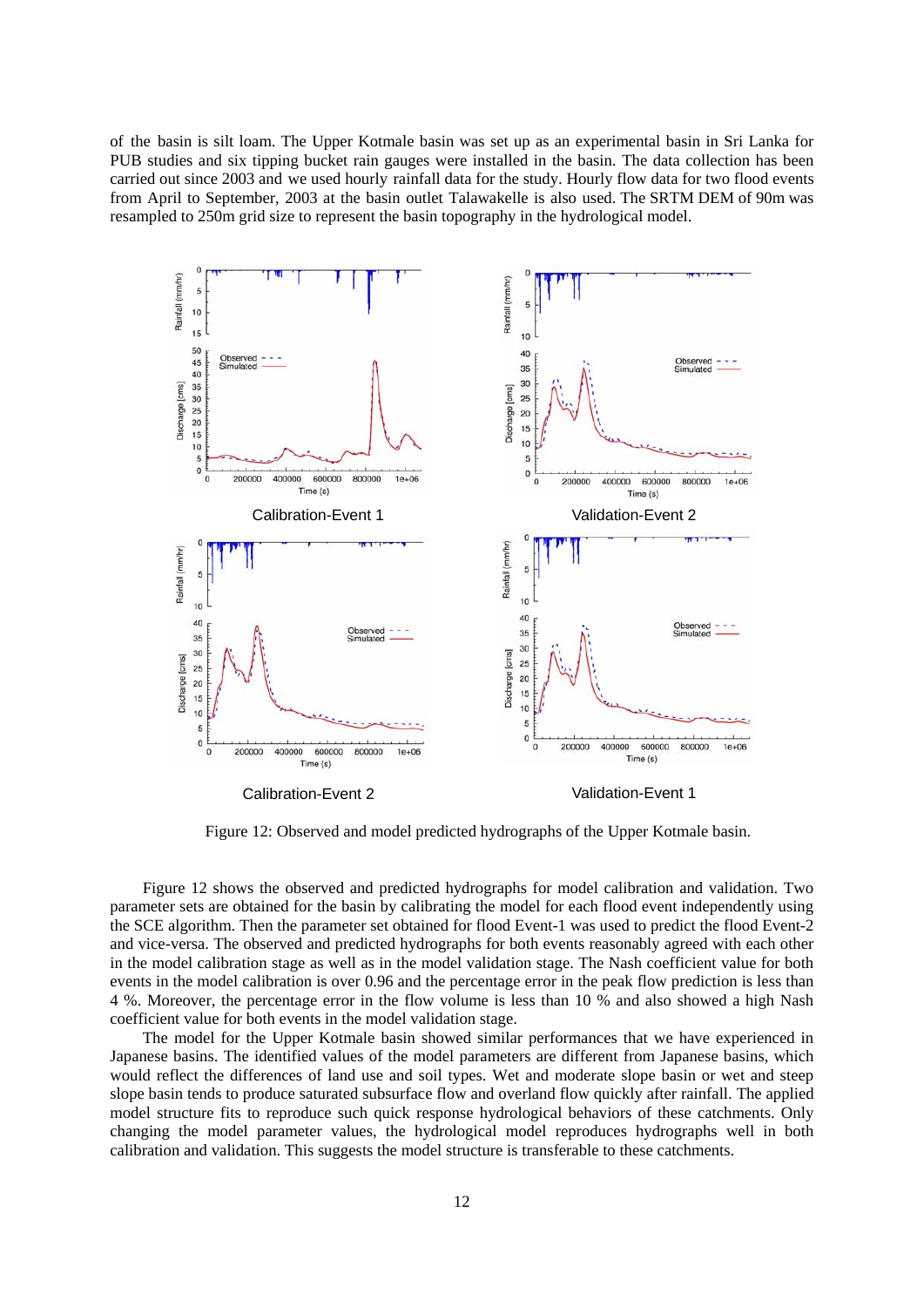# 6 APPLICATION OF DISTRIBUTED MODEL FOR RIVER FLOW PROJECTION UNDER CLIMATE CHANGE

Future river discharge projection was conducted using a distributed hydrologic model with a future climate projection data generated by the general circulation model (MRI-AGCM3.1S) developed by the Meteorological Research Institute in Japan. MRI-AGCM3.1S realizes 1920×960 of grid cells of about 20 km spatial resolutions (Kitoh et al., 2009). The products of MRI-AGCM3.1S consists of various atmospheric and hydrologic variables of the present climate experiment (1979-2003), the near future climate experiment (2015-2039), and the future climate experiment (2075-2099), which were simulated under the SRES A1B scenario.

The river discharge for the Chao Phraya River basins is predicted by feeding the future climate projection data into the 1km-spatial resolution distributed hydrologic model. The inputted data to the distributed hydrologic model as lateral flow is daily surface runoff generation and daily sub-surface runoff generation data, which are simulated by the land-surface process model embedded in the MRI-AGCM3.1S. Runoff simulation data of hourly maximum and daily mean are stored for each day with about 1km spatial resolution. The simulated discharge data were analyzed to discuss the change of the flood risk and water resources.

#### *6.1 Change of floods*

Annual maximum hourly discharge data was compiled and the statistical characteristics were analyzed. Figure 13(a) shows the change ratio of the mean of the annual maximum hourly discharge for the present climate experiment and the near future climate experiment. Generally, the annual maximum discharge of the main stream of the Chao Phraya River does not change, however the one of the tributaries changes location to location. Figure 13(b) shows the change ratio of the 10-year return period river discharge in the future climate experiment with respect to the future climate experiment using the Gumbel distribution. The spatial pattern is similar to the change of the mean of the annual maximum river discharge. It is important to recognize that the change of the discharge would appear especially at the tributaries.



Figure 13: (a) Change of the ratio of the mean of the annual maximum hourly discharge in the future climate experiment with respect to the present climate experiment. (b) Change of the ratio of the 10-years return period river discharge in the future climate experiment with respect to the present climate experiment.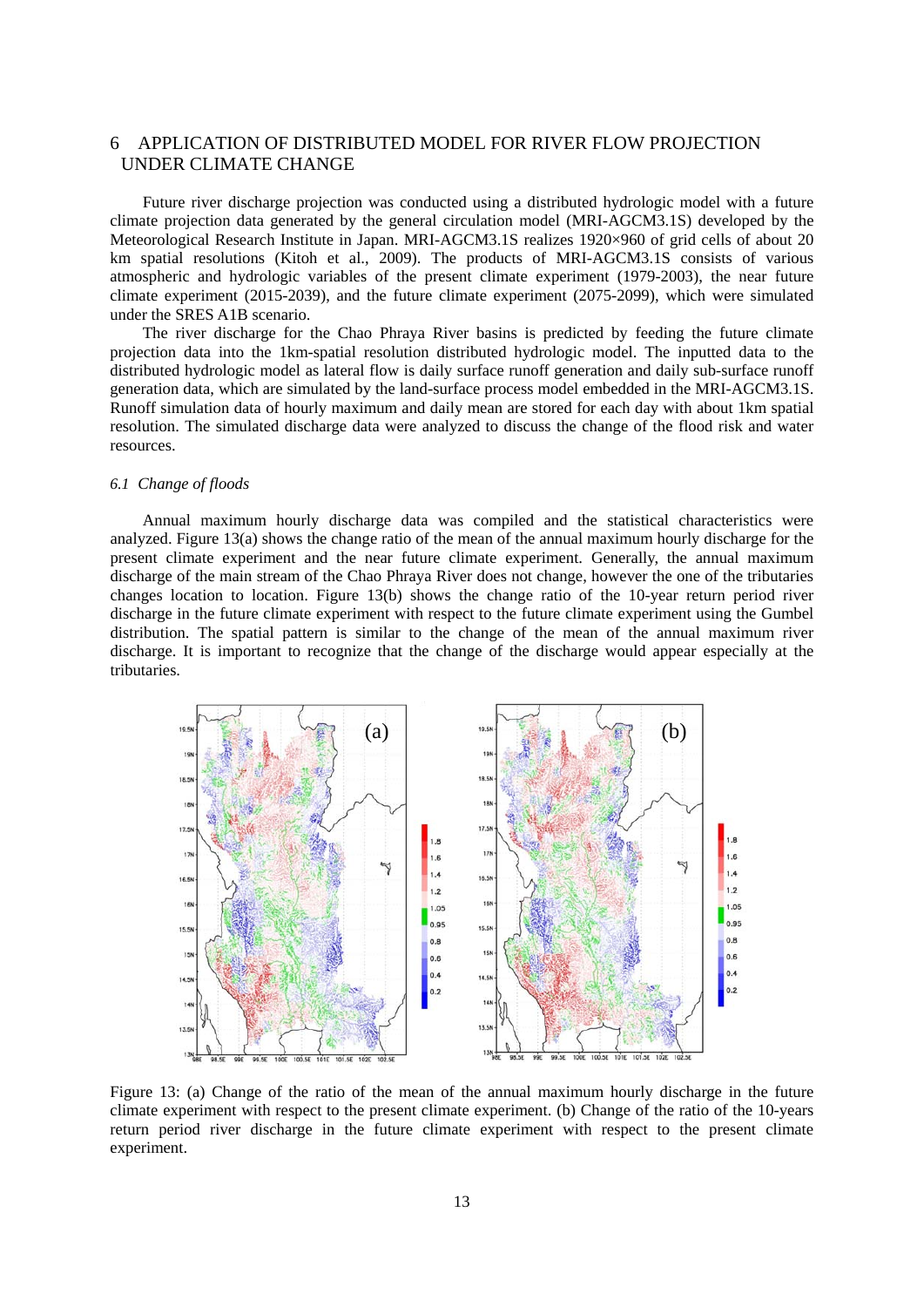

Figure 14: (a) Change of the ratio of the mean October discharge in the future climate experiment with respect to the present climate experiment. (b) Change of the monthly discharge at the lower reach of the Pasak River represented the circle in (a).

#### *6.2 Change of water resources*

Figure 14(a) shows the change ratio of the mean October discharge in the future climate experiment with respect to the present climate experiment. Generally, the monthly discharge on October decreases in the middle and lower part of the Chao Phraya River basin. Figure 14(b) shows the projected monthly discharge at the lower reach of the Pasak River. The figure shows the clear pattern of the decrease of the October discharge.

#### 7 SUMMARY

 Distributed hydrological modeling based on the kinematic wave flow was introduced. A distributed hydrologic model is capable of incorporating the basin heterogeneity to model the basin hydrological responses. The paper was organized as follows:

- Section 1 explains the basic concept of distributed hydrological modeling.
- Section 2 presents a water flow model embedded in a distributed hydrological model. As a typical flow model, the basic theory of the kinematic wave flow on a rectangular plane is explained.
- Section 3 explains numerical solution methods of the kinematic wave flow. A typical explicit method and an implicit method are introduced.
- Section 4 represents extensions of the kinematic wave model for surface and subsurface flow modeling.
- Section 5 shows applications of a distributed hydrological model to basins with different catchment and climatic characteristics.
- Section 6 shows applications of a distributed hydrologic model for future discharge projection under climate change.